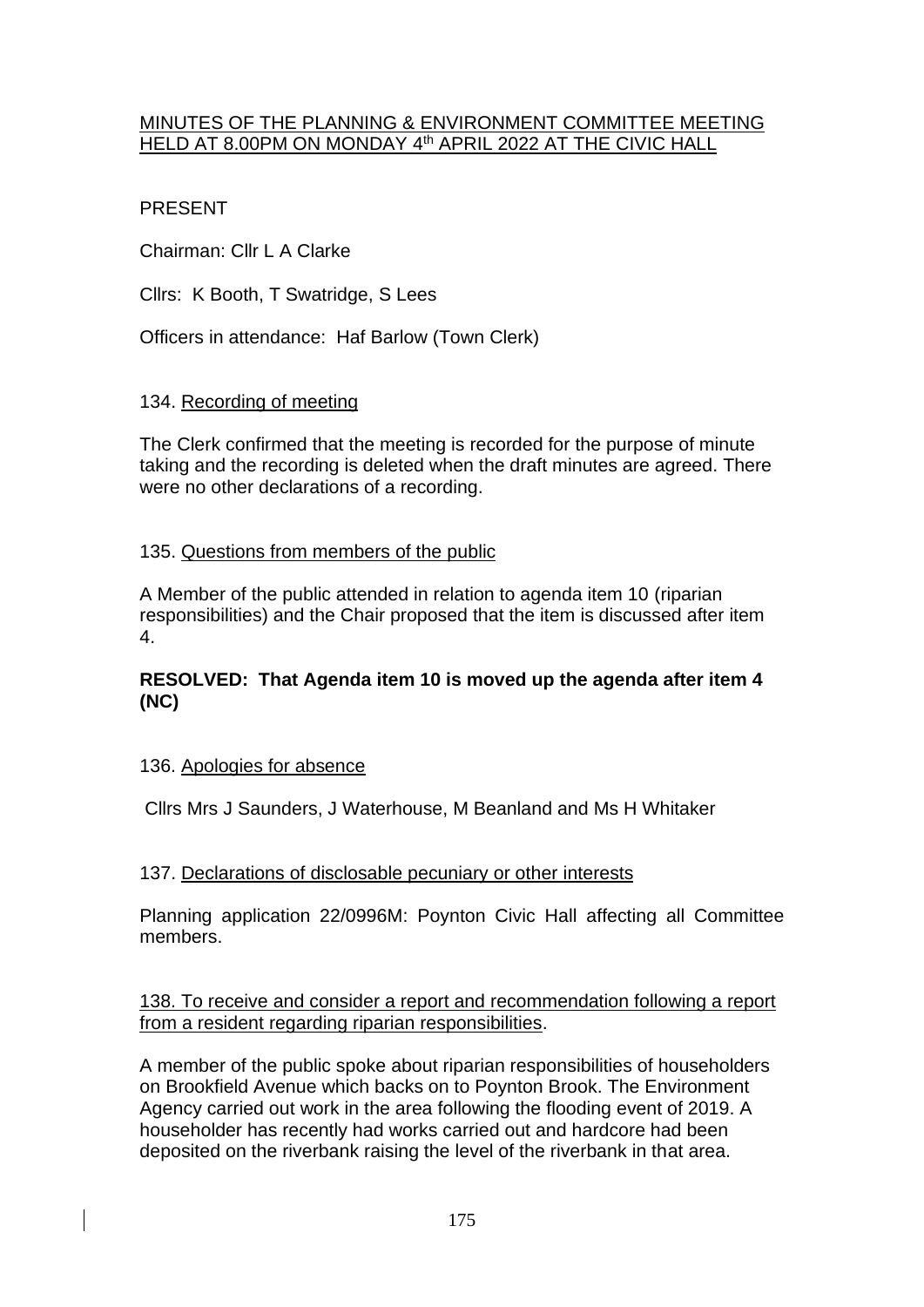It is understood that the Environment Agency has served an enforcement order for the removal of the hardcore, but no further action has been taken by the householder.

**RESOLVED: The resident was thanked for bringing the matter to the attention of the Town Council. That the Clerk write to the Environment Agency and copy in the Lead Local Flood Authority to express the Town Council's concern and requesting that enforcement action is taken (NC)**

138. To approve the minutes of the Planning and Environment Committee meeting on 14<sup>th</sup> March 2022

## **RESOLVED**: **That the minutes of the Planning and Environment Committee meeting held on 14th March 2022 were approved. (NC)**

#### 139. To receive and consider the action log 2021-2022

The Clerk had received a response regarding 21/00576E Woodford Road which was shared with councillors. The Chairman requested the Clerk to confirm when the Town Council first contacted Cheshire East regarding this matter

A response had also been received from Cheshire East in relation to terracing and the Clerk was asked to share this with the planning consultant, John Knight and seek his comments.

**RESOLVED: That the report on the action log is received and the Clerk is requested to confirm the date that Cheshire East were first informed about the road and that the Cheshire East planning response in relation to terracing is shared with John Knight (NC)**

140. To receive and consider an email from a resident regarding the development at Coppice Road and concerns regarding the Developer's use of the highway, pavement and verges.

The Chairman spoke of this on-going issue. The developers are allegedly driving heavy plant vehicles on the road and residents have reported parking issues and destruction of verges. The Environment Officer has visited the site and referred it back to the Cheshire East Planning Enforcement Team. The Clerk had informed Cllr Hayley Whitaker where to report nuisance parking to Cheshire East and this information has been forwarded to residents

## **RESOLVED: That the correspondence is received and that the Town Council continue to monitor the situation**. **(NC)**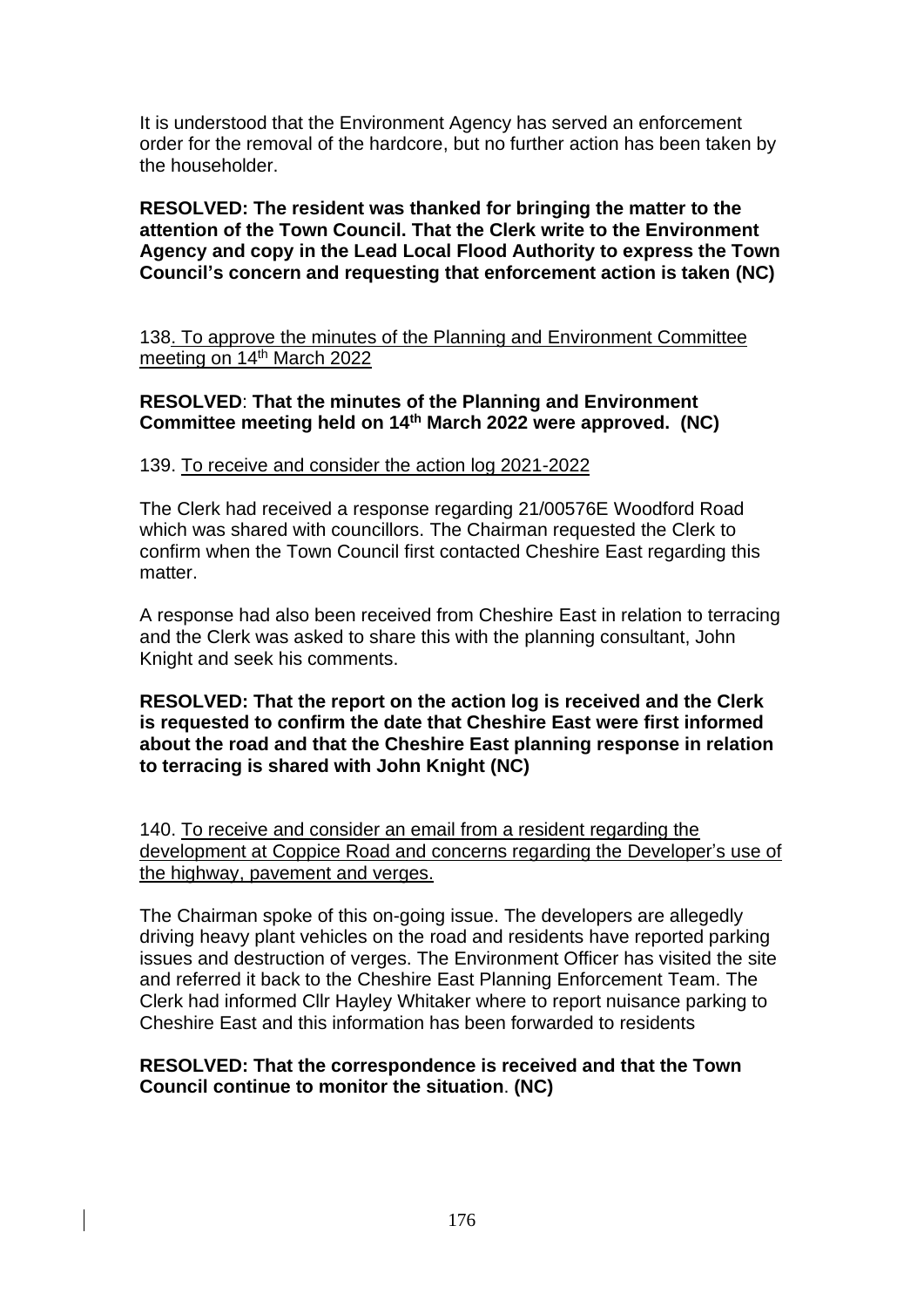141. To receive and consider the letter from Eddie Hughes MP to David Rutley MP regarding APP/RO660/W/21/3276282 Land at Birch Trees Farm. Coppice Road SK12 1SP

The Chair suggested we write to David Rutley MP thanking him for his letter but what the Town Council want is for the National Planning Policy Framework to be amended to remove the exemption from the Green Belt for the limited infill.

## **RESOLVED: That the correspondence is received, and the Clerk will draft a response under SO51 (NC)**

142.To receive and consider the email from Shrigley Road North Residents regarding 18/5737M.

The Clerk explained that due to the hoardings it was difficult to know whether any building work had started as only minor works was required

## **RESOLVED That the correspondence is received, and the Town Council will monitor the matter (NC)**

143. To receive and consider a letter from Chadkirk Consulting regarding a proposal to build two houses at land on Waterloo Road

**RESOLVED: That the Town Council thank Chadkirk Consulting for their letter. However, the Town Council believes that the Cheshire East Local Plan makes sufficient provision for new housing in Poynton, and we do not believe there is a need for any further developments. The site is in the Green Belt and the Town Council would be disappointed if it was developed because the Green Belt should be maintained. (NC)**

144**.** To receive and consider an email response from a Senior Planner at Cheshire East Council regarding the Town Councils concerns that Rabbit Burrow Farm is included in the Brownfield register.

The Chairman acknowledged that the planning team appeared to have taken the Town Councils point onboard.

## **RESOLVED: That the correspondence is received and to consider the forth coming Brownfield register (NC)**

145. To appoint a representative to represent the Town Council at the meeting of the Strategic Planning Board on Wednesday 6<sup>th</sup> April 2022 regarding 21/2796M (Land off Hazelbadge Road)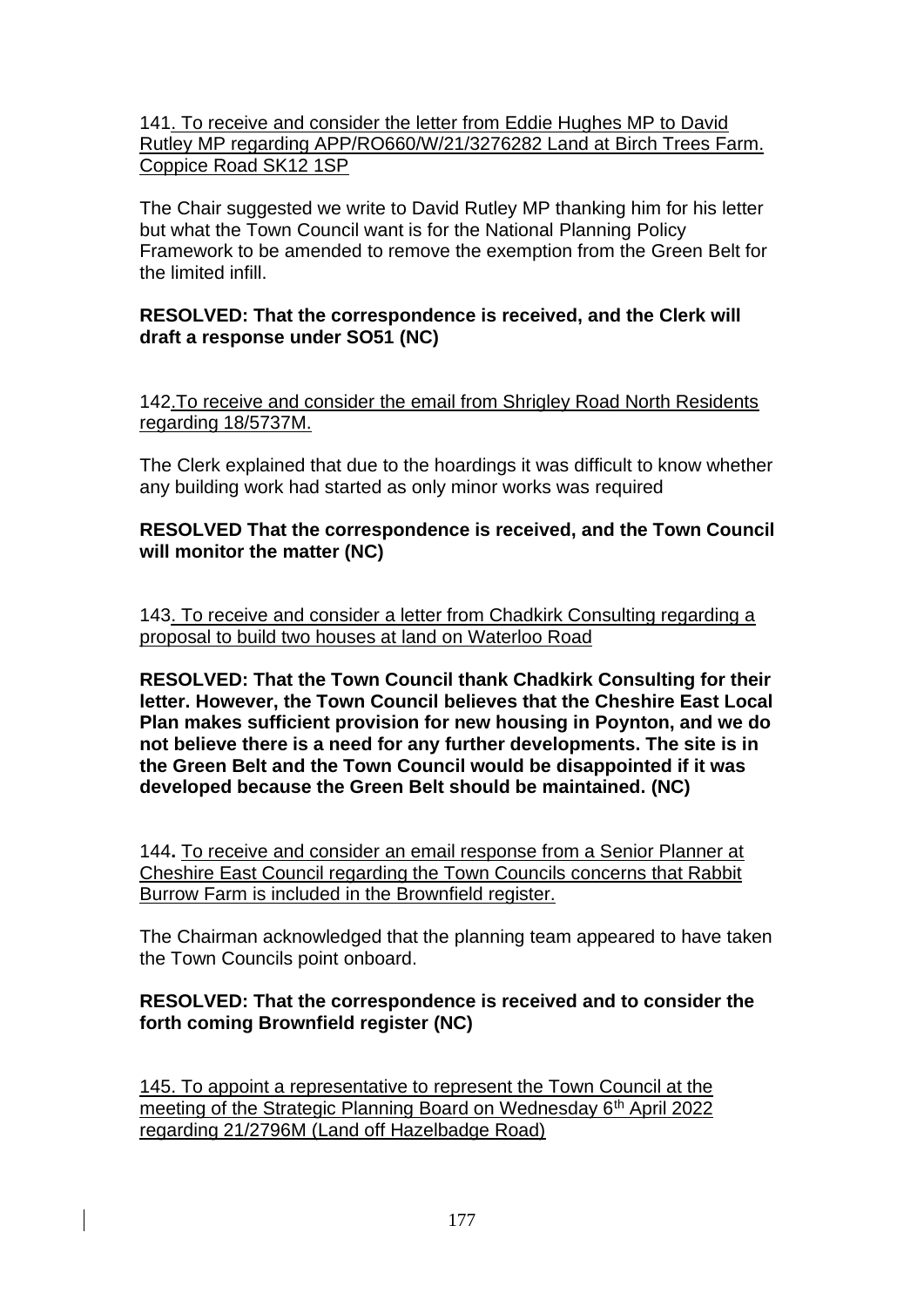# **RESOLVED: That Cllr L A Clarke is appointed as representative of the Town Council for the Strategic Planning Board meeting (NC)**

#### 146. Planning applications received for consideration

Application No: 22/0861M Location: 12 Sutton Road, Poynton SK12 1SU Proposal: Proposed two storey side extension above existing garage with proposed single storey extension to rear. **Recommendation: No objection**

Application No: 22/0930M Location: 127 Dickens Lane, Poynton SK12 1NZ Proposal: Proposed ground floor rear extension (single storey). **Recommendation: No objection**

#### Application No: 22/0776M

Location: The Bungalow, Lower Park Road, Poynton SK12 1EE Proposal: Single storey side/rear extension with pitched roof. **Recommendation: Poynton Town Council have No Objection to the proposed extension, providing the Planning Officer is satisfied that the proposed extensions are not inappropriate in the Green Belt, and comply with retained policy GC12 of the Macclesfield Local Plan. This requires that in the Green Belt, total extensions may not exceed 30 per cent of a property's original floor area.**

**As Lower Park Road is unadopted and is a public right of way well used by pedestrians, the Town Council urges that the application be reviewed by the Public Rights of Way officer and planning conditions imposed to ensure that builders' equipment and materials are not stored on the road or footpath,**

#### Application No: 22/0960M

Location: 4, Victoria Court, London Road South, Poynton SK12 1DT Proposal: Proposed ground floor single storey extension to the rear of the property. Replacement glazed roof with tiled mono-pitch roof. **Recommendation: No objection**

#### Application No: 22/1003M

Location: Coppice Side Farm, Coppice Road, Poynton SK12 1SP Proposal: Demolition of existing single storey extension and replacing with smaller flat roof extension. Construction of a dormer to enlarge existing loft space.

**Recommendation: Poynton Town Council have No objection to the proposed extension, providing the Planning Officer is satisfied that:**

**1. The proposed extensions are not inappropriate in the Green Belt and comply with retained policy GC12 of the Macclesfield Local Plan.**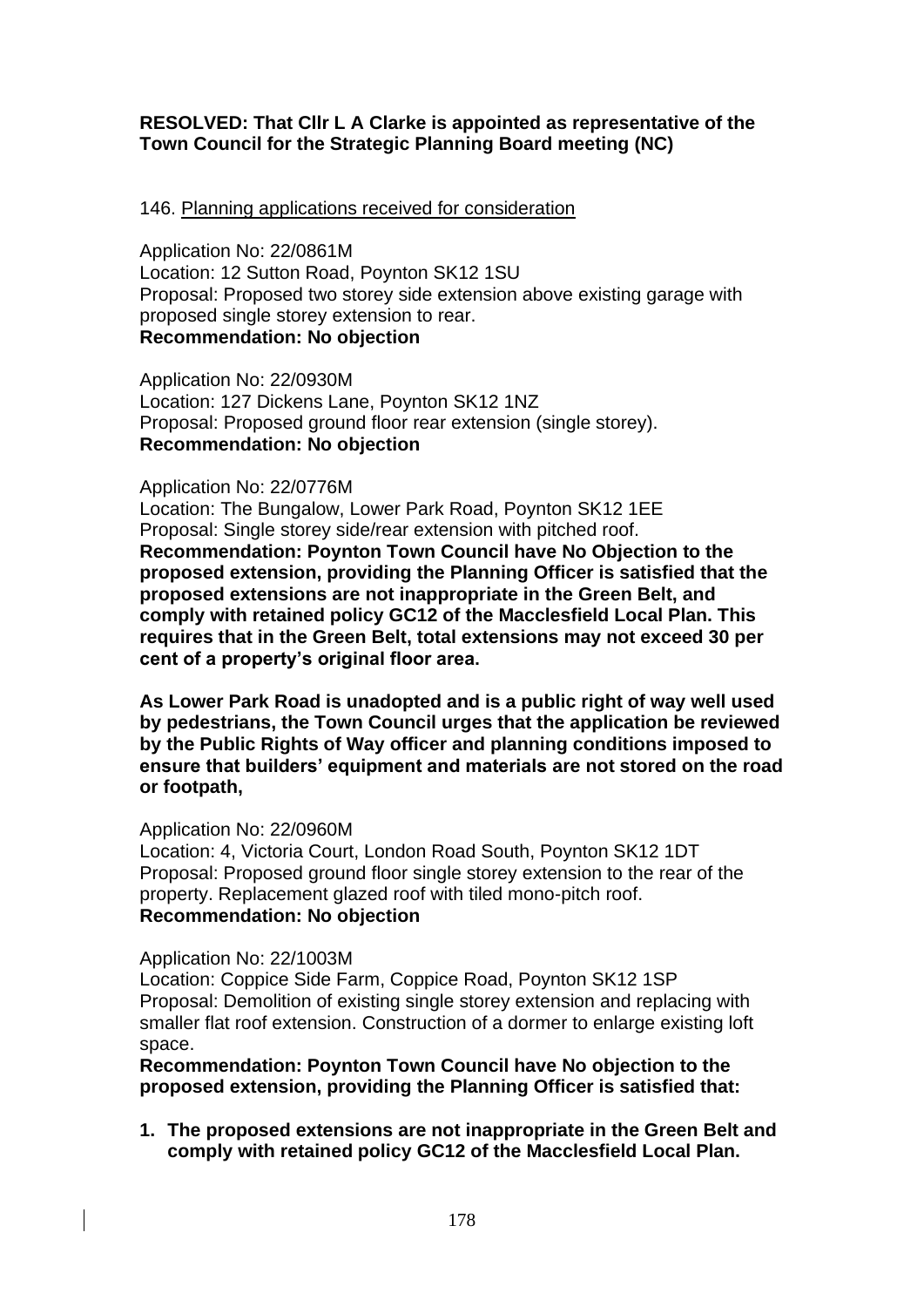**This requires that, in the Green Belt, total extensions may not exceed 30 per cent of a property's original floor area;** 

**2. The proposed second-floor dormer windows will not overlook nearby houses and cause an unacceptable loss of privacy.**

Application No: 22/0892M

Location: 2 South Mead, Poynton South Mead SK12 1EB Proposal: Demolition of existing single detached garage and replacement with double garage.

**Recommendation: Poynton Town Council have No Objection to the proposed garage but would suggest that a planning condition is imposed that that the new garage shall be used only for domestic purposes incidental to 2 South Mead, Poynton.**

#### Application No: 22/1033M

Location: 40 Distaff Road, Poynton SK12 1HN

Proposal: Removal of attached single storey garage and erection of two storey side extension.

**Recommendation: Poynton Town Council has No Objection to this application but would urge that the Highways Officer be asked to confirm that, following the loss of the garage, there will still be sufficient car parking spaces within the site.**

#### Application No: 22/1035M

Location: 31 Graymarsh Drive, Poynton SK12 1YW Proposal: Demolition of existing conservatory to the rear of the property. New first floor extension over top of existing garage to the side of the property. New ground floor single storey extension to the rear of the property. **Recommendation: Poynton Town Council objects to this application for the following reasons:**

- **1. The proposal to build at first floor level right up to the site boundary conflicts with the following planning policies:**
	- **Cheshire East Local Plan: SE1: Design and SD2: Sustainable Development.**
	- **Poynton Neighbourhood Plan policies HOU11, HOU13 and HOU14**
	- **Macclesfield Local Plan retained policies DC1, DC2 and DC43**
- **2. The proposed first floor side extension would by reason of scale, form and design result in a cramped and intrusive form of development and create a terracing effect.**
- 3. **The proposed extension would be unneighbourly to the next-door property, causing a loss of light and overshadowing**.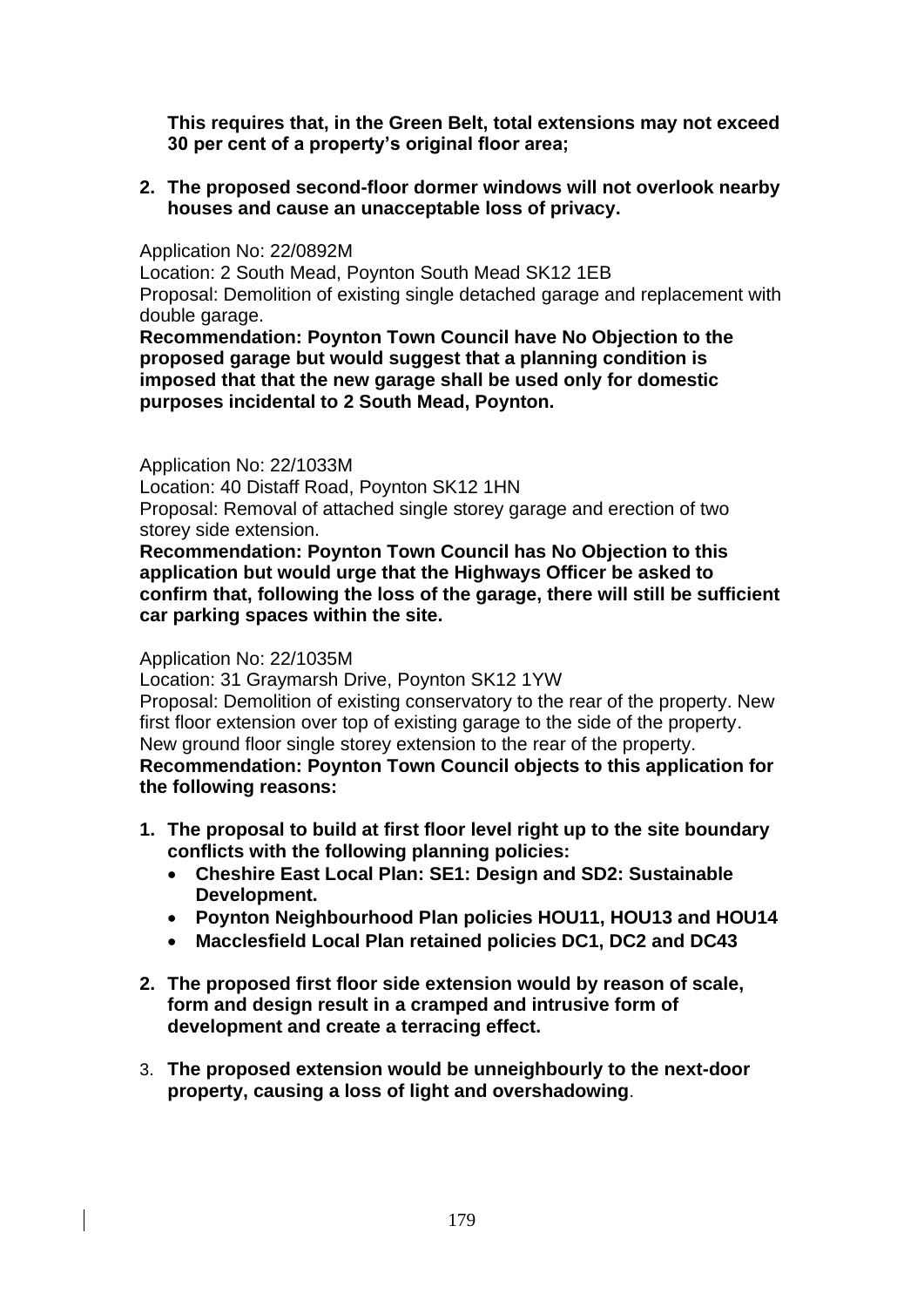Application No: 22/0884M

Location: 10 Malmesbury Close, Poynton SK12 1SE

Proposal: Certificate of proposed lawful use for a proposed single storey rear extension and part garage conversion.

**Recommendation: Poynton Town Council has no objection to the proposed rear extension but notes that the small garage remaining is shown on the plans as 2.99 metres (9.8 feet) deep by 2.4 metres (7.87 feet) wide. This is too small for most cars.**

**In the Cheshire East Local Plan, Appendix C (page 439) states:** *"The recommended minimum clear internal dimensions for a domestic single garage are 2.7 metres x 5.5 metres."*

**The Town Council urges that the Highways Officer be asked to confirm that, following the loss of much of the garage, there will still be sufficient car parking spaces within the site.**

Application No: 22/0918M Location: 17 Beech Crescent, Poynton SK12 1AW Proposal: Proposed double storey side and rear extension and single storey rear

## **Recommendation: No objection**

Application No: 22/0974M

Location: 68A Chester Road, Poynton SK12 1HA

Proposal: Proposed change of use of existing garage within an existing residential property (class C3) to commercial use (class E) for the use as a dog grooming unit.

**Recommendation: Poynton Town Council Objects to this application for the following reasons:**

- **1. The proposed use as a dog grooming parlour is an un-neighbourly commercial use which could cause Noise Pollution in a residential area, which includes elderly people's accommodation at Oaklands Court.**
- **2. Access is inadequate and potentially dangerous, down a narrow private drive with no passing spaces and no visibility splay at the junction with Chester Road (A5149), near the bus stop.**
- **3. The Town Council are also concerned at the issues of drainage, hygienic disposal of waste and parking.**
- **4. We urge Cheshire East to seek the advice of United Utilities on the issue of drainage.**

Application No:22/1100M Location: 35 Barnaby Road, Poynton SK12 1LR Proposal: Part single part two storey rear/side wraparound extension. **Recommendation: No objection**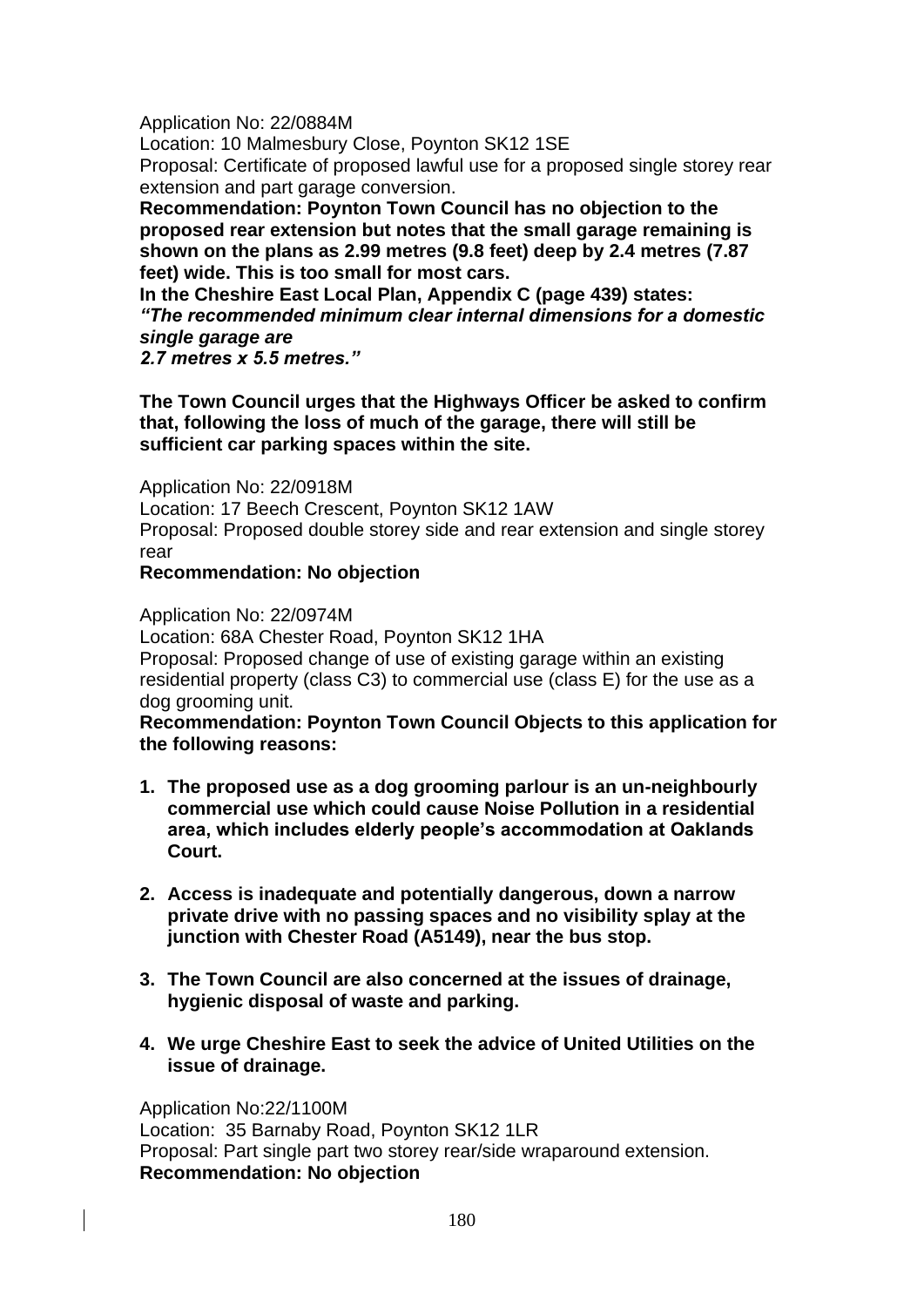Application No: 22/0961M Location: 48 Brookside Avenue, Poynton SK12 1PW Proposal: Certificate of proposed lawful use for formation of rooms in roof together with alterations to fenestration. **Recommendation: No objection**

Application No: 21/6225M Location: 26 Trafalgar Avenue, Poynton, SK12 1RU Proposal: Demolition of existing garage and porch. Erection of a single-story side extension forming a utility room, shower and relocate shed. **Recommendation: No objection**

Application No: 22/0843M

Location: 52 Parklands Way

Proposal: The detached property will be developed towards the right-hand side into a double storey extension, alongside a single storey rear extension – including the existing garage. This will conclude in the property becoming a three-bedroom property, a new garage, utility space, alongside a large openplan kitchen/diner/lounge.

**Recommendation: The application form appears to be in error, as 52 Parklands Way is on the left-hand side of its semi, and the plans show a property on the right-hand side. The comments below refer to the plans posted on the Planning website.**

**Poynton Town Council objects to this application for the following reasons:**

- **1. The proposal to extend right up to the site boundary conflicts with the following planning policies:**
	- **Cheshire East Local Plan: SE1: Design and SD2: Sustainable Development.**
	- **Poynton Neighbourhood Plan policies HOU11, HOU13 and HOU14. There is no gap of 1 metre to the site boundary as required by policy HOU14.**
	- **Macclesfield Local Plan retained policies DC1, DC2 and DC43**
- **2. The proposed side extension would by reason of scale, form and design result in a cramped and intrusive form of development out of character with nearby properties and create a terracing effect. There will be no external access to the rear garden.**
- **3. The proposed extension would be unneighbourly to the next-door property.**
- **4. The Highways Officer should be asked to confirm that, following the loss of the garage and side parking area, there will still be sufficient car parking spaces within the site.**